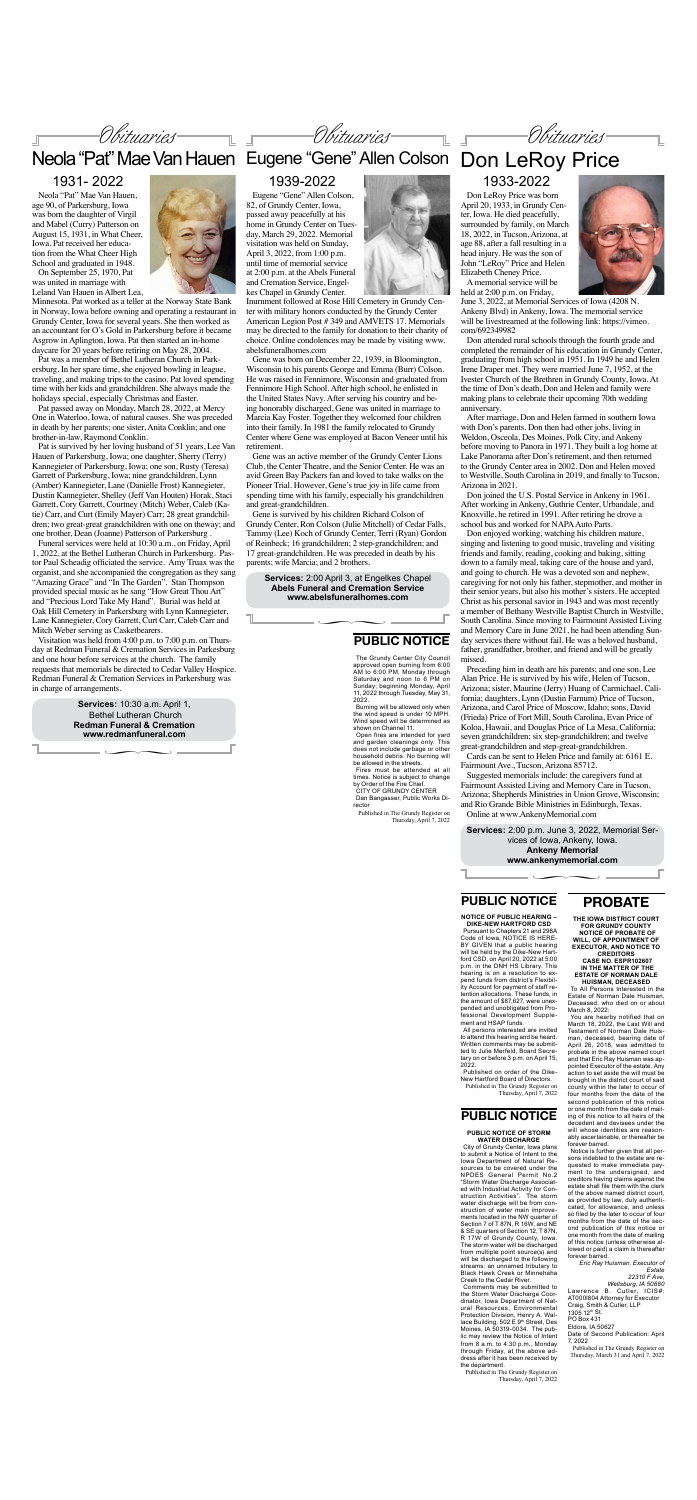The Grundy County Board of Supervisors met in regular session in the Supervisors' room at the Grundy County Courthouse on March 28, 2022, at 9:00 a.m. Chairperson Schildroth called the meeting to order with the following members present: Vandehaar, Halverson, Smith, and Nederhoff.

The Board opened the meeting by reciting the Pledge of Allegiance. Motion was made by Smith and seconded by Nederhoff to approve the minutes of the previous meeting. Carried unanimously.

Motion was made by Vandehaar and seconded by Halverson to approve the Cash Lease of Farm Land, Buildings and Equipment between Grundy County Conservation and Freed Farms, Inc., and to authorize the chairperson to sign the same. Carried unanimously. Nick Buseman, Conservation

ment matters with the Board. Motion was made by Nederhoff and seconded by Halverson to table action on the bids for Project No. FM-CO38(129)—55-38, Farmto-Market Rock Surfacing, pending further review by the County Engineer. Carried unanimously.

Board Director, reviewed departter. Carried unanimously.

Motion was made by Halverson and seconded by Smith to approve low quote dated March 21, 2022, from AgVantage FS of Waverly, Iowa, for supplying 4,000 gallons of diesel at \$3.90/gallon and 3,000 gallons of gasohol at \$3.30/gallon at its delivery cost for the aboveground fuel tanks at the Secondary Road Department in Grundy Cen-

Motion was made by Vandehaar and seconded by Nederhoff to ap-

prove low quote from AgVantage FS of Waverly, Iowa, for supplying diesel fuel at its quote of \$3.899/ gallon for No. 2 diesel grade for the Secondary Road Department shops in Buck Grove and Dike from April 1, 2022, through September 30, 2022. Carried unanimously.

### **PROCEEDINGS: BOS** Hook, Sara, med exam exp...266.00

Motion was made by Nederhoff and seconded by Vandehaar to accept low quote on 2022 pre-purchase of roadside weed chemicals to Crop Rite of Grundy Center, Iowa, in the total amount of \$15,627.80. Carried unanimously. Gary Mauer, County Engineer, reviewed department matters with the Board.

Motion was made by Smith and seconded by Halverson to approve payment of the following bills: (Car-

Equipment Blades, supplies...4,589.40<br>Everts, Robert, twp mtg........25.00 Everts, Robert, twp mtg........25.00<br>Farm & Home, supplies.......690.00 Farm & Home, supplies

ried unanimously.)

ACES, maintenance ...........883.00<br>Agvantage FS, fuel ........29.495.02 Agvantage FS, fuel ........29,495.02<br>Air Check, supplies ............. 337.50 Air Check, supplies............. 337.50<br>Airgas USA, supplies.......... 231.22 Airgas USA, supplies..........231.22<br>Alliant Energy, service........ 484.17 Alliant Energy, service. Aswegan, Robert, twp mtg ...25.00<br>Bakker, Jarrod, twp mtg ........25.00 Bakker, Jarrod, twp mtg........25.00<br>Bever, William, mileage........16.00 Beyer, William, mileage Blackhawk Sprinkler, maint....162.50 Blythe Sanitation, service.....80.00 BMC Aggregates, rock... 18,268.50 Canon Financial, mainte.....366.09 Carosh, services............ 11,246.00<br>CELL service 49.75 CFU, service .... Century Link, service..........299.83<br>Column, publication............ 871.06 Column, publication............ 871.06 Cooley, Bill, twp mtg. Deters, Rhonda, mileage......81.50<br>Dogs for Law, services.......400.00 Dogs for Law, services .......400.00<br>Fhlers, David, twn mtg.........25.00 Ehlers, David, twp mtg.

IACCVSO, mtg exp .................60.00<br>ICIT, mtg exp ........................300.00 ICIT, mtg exp.......................300.00 INRCOG, grant . Iowa DoA, mileage.................76.44<br>Iowa DPS, service ...........1,329.00 Iowa DPS, service ...........1,329.00 ISAC, mtg exp. ISCTA, mtg exp...................150.00 ISCTA Treasurer, mtg exp....100.00 Jenco, bridge proj .............6,178.74 Jerico Services, supplies...11,208.50<br>Jesco Welding. parts............82.00 Jesco Welding, parts ............82.00<br>JD Financial. supplies.........614.34 JD Financial, supplies. Juhl, Edward, twp mtg ..........25.00 Kampman, Don, mileage. Karl Chevrolet, equipment...11,506.89 Keller, Bruce, mileage............. 1.25<br>Klingenborg, Daran, twp mtg... 25.00 Klingenborg, Daran, twp mtg. LaTendresse, CJ, med exp...50.00 Mail Services, supplies....... 441.23<br>Marshall Co. med exp......... 316.24 Marshall Co, med exp.........316.24<br>Mauer. Gary. mtg exp...........25.00 Mauer, Gary, mtg exp. Melcher, Greg, twp mtg ........25.00 Metal Culverts, supplies...18,722.00<br>Mid American, service.......... 10.84 Mid American, service. Mid-America, publication....321.96 Mid-American Research, sup...221.45<br>Miller, Walter, two mtg..........25.00 Miller, Walter, twp mtg ....... Miller-Buck, Janetta, mileage...147.00 Northeast District, mtg exp....180.00<br>Postmaster, postage........... 116.00 Postmaster, postage. Rickert Wessel Allen, atty exp. .<br>.5,170.95<br>.1.536.95 Rockmount, parts ... SEAT Treasurer, mtg exp....150.00 Steinmeyer, Michael, mileage... 29.00 Storey Kenworthy, supplies...541.53 Street Cop Training, mtg exp...498.00 Schneider, maintenance ...1,080.00<br>Thede Mike twn mtg 25.00 Thede, Mike, twp mtg ...........25.00<br>U S Cellular. service ...........385.01 U S Cellular, service ...........385.01 VanHauen, Keith, twp mtg....25.00 Verizon Connect, service ...323.80 Verizon Wireless, service...1,788.24 Visa, supplies.... Wellsburg, City of, service....29.59 Windstream, service........... 205.13 Motion was made by Halverson and seconded by Nederhoff to set the time and date for the public hearing regarding the amendment to the FY2022 county budget for April 11, 2022, at 9:00 a.m. Carried unanimously.

Mark A. Schildroth, Chairperson Rhonda R. Deters, County Auditor Published in The Grundy Register on Thursday, April 7, 2022

Motion was made by Smith and seconded by Nederhoff to introduce Resolution #48-2021/2022 as follows: WHEREAS, on March 15, 2021, in Resolution #57- 2020/2021, the Board of Supervisors approved the County Auditor be allowed three assistants within her office and confirmed the employment of Rebecca R. Hager, Janell M. Ramsey, and Angela M. Martin as Assistants to the County Auditor. WHEREAS, the Board of Supervisors accepted the resignation of Janell M. Ramsey effective on March 24, 2022. BE IT HERE-BY RESOLVED that the Board of Supervisors confirms the employment of Rebecca R. Hager and Angela M. Martin as Assistants to the County Auditor. BE IT FUR-THER RESOLVED that the Board of Supervisors approves the appointment of Aimee S. Winter as Real Estate Manager in the Office of the County Auditor. The vote on the resolution was as follows: Ayes –Vandehaar, Halverson, Smith, Nederhoff, and Schildroth. Nays – None. Resolution adopted.

Garage Force, maint........4,050.00<br>Gordon Flesch. maint............51.18 ∏ **www.schultzfuneralhomes.com**

Motion was made by Nederhoff and seconded by Vandehaar to approve Appendix B, Project Determination Form to Iowa Non-Entitlement CDBG Programmatic Agreement and to authorize the

chairperson to sign the same. Carried unanimously.

Motion was made by Halverson and seconded by Nederhoff to adjourn. Carried unanimously.

### **TENTATIVE AGENDA**

**BCLUW COMMUNITY SCHOOL BOARD OF EDUCATION BCLUW HIGH SCHOOL MEDIA CENTER APRIL 11, 2022 – 7:00 A.M.** Mission Statement: BCLUW – Providing a learning environment for educational excellence and motivation to continue a lifetime of learning. 1. Call to Order 2. Roll Call and Declaration of Quorum 3. Approve Agenda 4. Approval of Previous Minutes: March 14, 2022 5. Review of Monthly Financial Reports and Approve Accounts Payable 6. Positive Sharing 7. Business a. 2022-2023 Budget Hearing 7:15 a.m. b. Approval of the 2022-2023 Budget

c. Approval of 2021-2022 Budget Amendment and set Budget Hearing & amp: Time d. Approval of 2022-2023 IVCCD **Contract** e. Consideration of Asbestos Bids – Beaman Gym f. Consideration of Demolition Bids – Beaman Gym g. Consideration of High School Gym Refinishing h. Consideration of Middle School Furniture Proposals i. Approval of Volunteer Coaches j. Personnel k. Summer Rec Contracts 8. Discussions/Reports/Upcoming Meetings: l. Superintendent's Comments m. Next Regular Board Meeting – May 16, 2022– 5:00 p.m. @ BCLUW High School 9. Adjournment Published in The Grundy Register on Thursday, April 7, 2022

Obituaries

∏ **www.redman-schwartz.com Services:** 4:00 p.m. April 2, Parkersburg United Methodist Church **Redman Funeral & Cremation Services**



Robert Victor Schnucker was born in Waterloo, Iowa to Felix and Josephine Schnucker on September 30, 1932. He passed away March 28, 2022, Unity Point Health-Allen Hospital, in Waterloo, Iowa, of natural causes.

Rev. Dr. Schnucker was a retired pastor who served the Immanuel Presbyterian Church

in Waterloo, the First Presbyterian Church in Aplington, and the Bethany Presbyterian Church in Grundy Center. He served Alexandrian Parish in Missouri, was stated supply for close to 30 years with the Methodist-Presbyterian Church in Labelle, Missouri, and the Pastor for seven years of the United Presbyterian Church of the U.S.A. in Springville, Iowa. Additionally, Rev. Dr. Schnucker was a tenured professor of history and religion at Truman State University from 1963 to 1999 and an adjunct professor of religion and humanities at the University of Northern Iowa from 1999 to 2011.

### Gordon Flesch, maint ............51.18<br>Gordon Flesch, maint ...........42.00 Gordon Flesch, maint Grundy Co REC, service....1,310.75 HLW Engineering, services...3,822.50 Hayes, Sidney, twp mtg ........25.00 Heltibridle, Darwin, twp mtg...25.00 Holiday Inn Airport, mtg exp...230.72 Gerald Bernell Bower

During his career Rev. Dr. Schnucker contributed over a decade as a supervisor for the Bible exam of the United Presbyterian Church of the U.S.A between 1977 and 1989 and as board director for the Center for Reformation Research in Saint Louis from 1984 to 1999. He was also the president of the Conference of Historical Journals in 1993. Further, Rev. Dr. Schnucker was instrumental in the formation of the 16th Century Studies Conference and was a founder and managing editor of the 16th Century Journal. Rev. Dr. Schnucker has published several books and contributed articles to various professional journals and newspapers. Some of his books include "A Glossary of Terms for Western Civilization," "Helping Humanities Journal Survive," and "History Assessment Test."

Robert comes from a long line of clergy dating to 1850. Developing a love for both history and religion, he received a Bachelor of Arts at Truman State (Northeast Missouri State University) in 1953 and a Bachelor of Divinity at the University of Dubuque in 1956, the same year in which he was ordained. Shortly thereafter he acquired a Master of Arts and a Doctor of Philosophy at the University of Iowa in 1960 and 1969, respectively.

# Robert Victor Schnucker Carolyn Eggleston

Among his professional memberships he has held many positions. He served on the American Council of Learned Societies, was the chairman of the Robison Prize Committee for the American Historical Association and the president and board director for Humanities Iowa. He was also a member of the American Society of Church History and the Society for Values in Higher Education.

In 1997, Rev. Dr. Schnucker was honored with a Presidential Citation for Contributions to the University by Truman State University and the 16th Studies Conference Medal for Significant Achievement in Early Modern Studies. He was a fellow of the Society for the Scientific Study of Religion in 1988 and a grant recipient of the National Endowment of the Humanities in 1980.

Robert "Bob" was preceded in death by his parents; one sister Emma Jo Uban (Charles); one brother Paul (Kay, who survives); and one son-in law Ronald Max Rice. Robert is survived by his wife of 66 years, Anna Mae Engelkes Schnucker; one daughter, Sarai Ann Rice; two sons, Sar Victor Schnucker and Christjahn Dietrich (Melissa) Schnucker; Seven grandchildren, Christjahn Lamar (Dana) Beck, Daniel Robert Beck, Hannah Josephine Schnucker, Calvin John (Lanie) Schnucker, Claire Elizabeth Schnucker, Sara Skye Gibbs-Schnucker, and Ian Gibbs-Hall; and one great-granddaughter Aida Rae Coons Schnucker. A memorial service was held at 4:00 p.m., on Saturday, April 2, 2022, at the Parkersburg United Methodist Church in Parkersburg, with Pastor Chan Kim officiating. Amy Truax was the organist, and she accompanied the congregation as they sang "O For A Thousand Tongues To Sing", "A Mighty Fortress Is Our God" and "O God, Our Help In Ages Past". Aaron Ellerman sang "It Is Well With My Soul" and "Children Of The Heavenly Father". A private committal service was held at Oak Hill Cemetery in Parkersburg. Visitation was held from 5:00 p.m. to 6:00 p.m. on Friday at Redman Funeral & Cremation Services in Parkersburg. The family requests that memorials be directed to a cause of your choosing. Redman Funeral & Cremation Services in Parkersburg is in charge of arrangements.

1932-2022

Obituaries

### **Services:** 11:00 a.m. April 9, First Congregational

# Place photosystem  $\overline{\phantom{a}}$

United Church Of Christ, De Witt, Iowa **Schultz Funeral Home**

Carolyn Eggleston, 86, of DeWitt, Iowa, passed away peacefully in her home, Friday, February 11, 2022. Carolyn Mae Eggleston was born on August 29, 1935, in Grundy Center, Iowa to Russel W. and Wilma L. (Hanna) Eggleston. Carolyn had an older sister Betty. Her mother passed away when Carolyn was six months old and she was

raised by her father and grandparents for the early months of her life. Her father then married her stepmother, Joy, and another sister, Barbara was born. The family of five was united on the farm near Grundy Center. The family moved to Conrad, Iowa, where the three girls attended school. Carolyn attended Conrad High School where she played "girls' basketball". It was the only athletic activity for girls, in those days. She loved telling about how she was selected to play center on the team because she was the tallest girl in school. She competed against other schools who had much taller girls at center. She graduated from high school in 1953 and went on to attend Iowa State Teachers College (now known as UNI) for her BA degree and to the University of Iowa for her Masters degree in Vocal Music Education. Carolyn's teaching experience began in Postville, Iowa, and continued in Waterloo before reaching her best fit in DeWitt, Iowa. She was an engaging teacher who demanded the best from her students and taught them to excel in the choirs, Chamber Singers, and singing groups at various school activities. Her students were known for entering state and local contests and scoring very high marks for excellence. She made sure that most school activities included music in some form. Over the years, Carolyn directed many of the most popular and well-known Broadway musicals to the delight of high school students and their parents alike. Many of her students were music majors in college and a few went on to successful professional careers. Carolyn continued teaching in De Witt until retiring in 1993. She spent the next few years traveling, playing golf, and doing those things we all enjoy from retirement. In 2002, Carolyn met the man she had been searching for, John Edwards. She found someone who shared her love of music, traveling, playing golf, watching Cubs games and growing older as gracefully as possible. They were married in 2003. John is greatly missing her already! A Celebration of Carolyn's Life will be held at 11: 00 AM on April 9, 2022, at the First Congregational United Church Of Christ at 520 11th Street East in De Witt, Iowa. Lunch will be provided after the service. Carolyn can be honored by those who appreciated her as a teacher, admired her teaching skills and respected her as a person by donating to the Carolyn M. Eggleston Memorial Scholarship For Vocal Music. To donate by mail, send it to the Carolyn Eggleston Scholarship at P.O. Box 225, De Witt, IA 52742. To send it electronically, use the dbqfoundation.org/ lincolnway website. Arrangements are in the care of Schultz Funeral Home, DeWitt. Condolences may be expressed at www.schultzfuneralhomes.com

# 1935-2022

|                                                                                       |                | or Last Amended | Amendment    | <b>Current Amendment</b> |
|---------------------------------------------------------------------------------------|----------------|-----------------|--------------|--------------------------|
| <b>Taxes Levied on Property</b>                                                       |                | 1,563,025       | $\Omega$     | 1,563,025                |
| Less: Uncollected Delinguent Taxes - Levy Year                                        | $\overline{c}$ |                 | $\Omega$     |                          |
| Net Current Property Tax                                                              | 3              | 1,563,025       | $\Omega$     | 1,563,025                |
| Delinquent Property Tax Revenue                                                       | $\overline{4}$ |                 | $\Omega$     |                          |
| <b>TIF Revenues</b>                                                                   | 5              | 274,074         | $\Omega$     | 274,074                  |
| <b>Other City Taxes</b>                                                               | 6              | 253,820         | 0            | 253,820                  |
| <b>Licenses &amp; Permits</b>                                                         | $\overline{7}$ | 22,050          | $\Omega$     | 22,050                   |
| Use of Money & Property                                                               | 8              | 119,700         | $\Omega$     | 119,700                  |
| Intergovernmental                                                                     | 9              | 569,882         | $\Omega$     | 569,882                  |
| <b>Charges for Service</b>                                                            | 10             | 2,179,300       | $\Omega$     | 2,179,300                |
| <b>Special Assessments</b>                                                            | 11             |                 | $\Omega$     |                          |
| Miscellaneous                                                                         | 12             | 148,700         | $\Omega$     | 148,700                  |
| <b>Other Financing Sources</b>                                                        | 13             | 1.000.000       | 600,000      | 1,600,000                |
| <b>Transfers In</b>                                                                   | 14             | 759,101         | $\Omega$     | 759,101                  |
| <b>Total Revenues &amp; Other Sources</b>                                             | 15             | 6,889,652       | 600,000      | 7,489,652                |
| <b>EXPENDITURES &amp; OTHER FINANCING USES</b>                                        |                |                 |              |                          |
| <b>Public Safety</b>                                                                  | 16             | 655,462         | 46,000       | 701,462                  |
| <b>Public Works</b>                                                                   | 17             | 590,813         | $\Omega$     | 590,813                  |
| <b>Health and Social Services</b>                                                     | 18             |                 | $\Omega$     |                          |
| <b>Culture and Recreation</b>                                                         | 19             | 543,410         | 4,500        | 547,910                  |
| Community and Economic Development                                                    | 20             | 376,368         | $\Omega$     | 376,368                  |
| <b>General Government</b>                                                             | 21             | 313,810         | 2,000        | 315,810                  |
| <b>Debt Service</b>                                                                   | 22             | 506,664         |              | 506,664                  |
| <b>Capital Projects</b>                                                               | 23             | 520,000         | 1,813,000    | 2,333,000                |
| <b>Total Government Activities Expenditures</b>                                       | 24             | 3,506,527       | 1,865,500    | 5,372,027                |
| <b>Business Type/Enterprise</b>                                                       | 25             | 2,037,868       | $-1,050,000$ | 987,868                  |
| <b>Total Gov Activities &amp; Business Expenditures</b>                               | 26             | 5,544,395       | 815,500      | 6,359,895                |
| <b>Tranfers Out</b>                                                                   | 27             | 759,101         | $\cap$       | 759,101                  |
| <b>Total Expenditures/Transfers Out</b>                                               | 28             | 6,303,496       | 815,500      | 7,118,996                |
| <b>Excess Revenues &amp; Other Sources Over</b><br>(Under) Expenditures/Transfers Out | 29             | 586,156         | $-215,500$   | 370,656                  |
| Beginning Fund Balance July 1, 2021                                                   | 30             | 6,737,054       | $\Omega$     | 6,737,054                |
| Ending Fund Balance June 30, 2022                                                     | 31             | 7,323,210       | $-215,500$   | 7,107,710                |
| Front constitution of Observation Transaction from Day Day                            | $D - U -$      | $D = -1$        |              | $-11 - 8 - 8 = -1$       |

**Explanation of Changes:** Increases for Fire Dept uniforms, Police Dept squad car, Parks Dept wages, training fees for new Council Members, Sewer<br>Improvement Project costs, Sports Complex Project, Prairie Ridge Housing Pro

| NOTICE OF PUBLIC HEARING - AMENDMENT OF CURRENT BUDGET<br>City of GRUNDY CENTER<br>Fiscal Year July 1, 2021 - June 30, 2022                                                                                                                                                                                                                                             |                               |                                                        |                      |                                                       |  |  |
|-------------------------------------------------------------------------------------------------------------------------------------------------------------------------------------------------------------------------------------------------------------------------------------------------------------------------------------------------------------------------|-------------------------------|--------------------------------------------------------|----------------------|-------------------------------------------------------|--|--|
| The City of GRUNDY CENTER will conduct a public hearing for the purpose of amending the current budget for fiscal year ending June 30, 2022                                                                                                                                                                                                                             |                               |                                                        |                      |                                                       |  |  |
| Meeting Date/Time: 4/18/2022 06:30 PM                                                                                                                                                                                                                                                                                                                                   | <b>Contact: Kristy Sawyer</b> |                                                        |                      | Phone: (319) 239-5885                                 |  |  |
| Meeting Location: City Hall - Council Chambers<br>703 F Avenue, Suite 2<br>Grundy Center, IA 50638                                                                                                                                                                                                                                                                      |                               |                                                        |                      |                                                       |  |  |
| There will be no increase in taxes. Any residents or taxpayers will be heard for or against the proposed amendment at the time and place specified above. A<br>detailed statement of: additional receipts, cash balances on hand at the close of the preceding fiscal year, and proposed disbursements, both past and<br>anticipated, will be available at the hearing. |                               |                                                        |                      |                                                       |  |  |
| <b>REVENUES &amp; OTHER FINANCING SOURCES</b>                                                                                                                                                                                                                                                                                                                           |                               | <b>Total Budget</b><br>as Certified<br>or Last Amended | Current<br>Amendment | <b>Total Budget After</b><br><b>Current Amendment</b> |  |  |
| <b>Taxes Levied on Property</b>                                                                                                                                                                                                                                                                                                                                         |                               | 1,563,025                                              |                      | 1,563,025                                             |  |  |
| Less: Uncollected Delinguent Taxes - Levy Year                                                                                                                                                                                                                                                                                                                          |                               |                                                        |                      |                                                       |  |  |

Published in The Grundy Register on Thursday, April 7, 2022

Gerald Bernell Bower, 83, died on February 16, 2022 in Des Moines, IA. Memorial Services will be at 10:30 AM on April 9, 2022, at the First Baptist Church in Grundy Center.

All are welcome to attend.